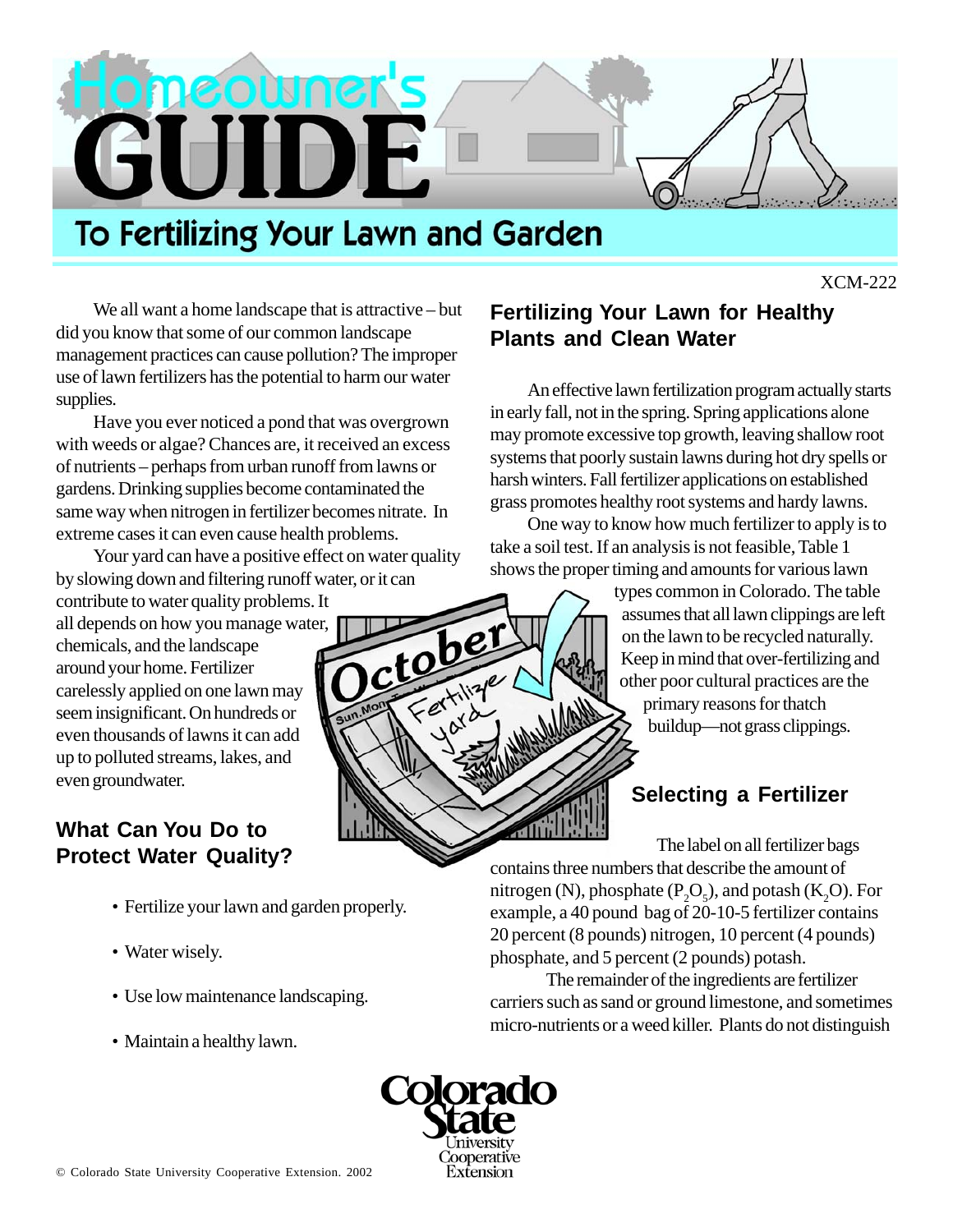between nutrients supplied by granular, liquid, or organic fertilizers. Select a lawn fertilizer based on nutrient analysis, convenience, and price. Slow release fertilizers contain nutrients in a form that become available to plants throughout the growing season. This is advantageous because fewer applications are required and leaching losses are less likely. Avoid fertilizers that contain postemergence herbicides for broadleaf weed control. Instead, spot spray or pull weeds in trouble spots.

Most established Colorado lawns will have adequate  $(P)$  and potassium  $(K)$  in the soil without additional P and K fertilizer. If you apply a typical blended fertilizer based on N needs, you will get all the P and K your lawn requires.

#### **Determining How Much to Buy**

Determine how much fertilizer you need before you make a purchase to avoid storing leftover materials. Measure the area of your lawn to get an idea how many square feet you have to fertilize. Read the fertilizer bag to determine how much nitrogen is in the bag. For example, if you want 1 pound of nitrogen per 1,000 square feet from a 10-10-5 product, you need to apply 40 pounds of fertilizer on a 4,000 square foot lawn (see Table 1.) Fertilizer applied above the recommended rate is wasted

money and potentially harmful to drinking water supplies. Excess fertilizer also increases lawn growth, requiring more frequent mowing.



**Table 1: Pounds of fertilizer required for various lawn sizes using a 1 pound N/ 1,000 sq. ft. application.**

| <b>Square</b>                                              |     | ------ % nitrogen (N) on label ------ |    |    |    |    |    |  |  |  |
|------------------------------------------------------------|-----|---------------------------------------|----|----|----|----|----|--|--|--|
| feet of                                                    | 5   | 10                                    | 15 | 20 | 25 | 34 | 46 |  |  |  |
| Fertilizer required for 1 lb. N/1,000 sq. ft. rate<br>lawn |     |                                       |    |    |    |    |    |  |  |  |
| <b>Pounds</b>                                              |     |                                       |    |    |    |    |    |  |  |  |
| 2000                                                       | 40  | 20                                    | 13 | 10 | 8  | 6  | 4  |  |  |  |
| 4000                                                       | 80  | 40                                    | 27 | 20 | 16 | 12 | 9  |  |  |  |
| 6000                                                       | 120 | 60                                    | 40 | 30 | 24 | 18 | 13 |  |  |  |
| 8000                                                       | 160 | 80                                    | 53 | 40 | 32 | 24 | 17 |  |  |  |
| 10,000                                                     | 200 | 100                                   | 67 | 50 | 40 | 29 | 22 |  |  |  |

| Fertilizer Application Schedule for Established Colorado Lawns |                                                   |                   |                                |                                       |                                                                    |  |  |  |  |  |  |
|----------------------------------------------------------------|---------------------------------------------------|-------------------|--------------------------------|---------------------------------------|--------------------------------------------------------------------|--|--|--|--|--|--|
| <b>Grass Type</b>                                              | mid-March<br>to April <sup>1</sup>                | May to mid-June   | July to early<br><b>August</b> | <b>Mid-August to</b><br>mid-September | <b>Early Oct. to early November</b><br>(when grass is still green) |  |  |  |  |  |  |
|                                                                | (pounds of nitrogen per 1000 square feet of lawn) |                   |                                |                                       |                                                                    |  |  |  |  |  |  |
| Blue grass/<br>Ryegrass                                        | $\frac{1}{2}$                                     | $\frac{1}{2}$     | Not required                   |                                       | (1)                                                                |  |  |  |  |  |  |
| Turf-Type Tall<br>Fescue                                       | $\frac{1}{2}$                                     |                   | Not required                   |                                       | (1)                                                                |  |  |  |  |  |  |
| Fine Fescue                                                    | $\frac{1}{2}$                                     | $\frac{1}{2}$     | Not required                   | $\frac{1}{2}$ -1                      |                                                                    |  |  |  |  |  |  |
| Buffalograss/<br>Blue Grama/<br>Bermudagrass                   | Apply no N                                        | $\frac{1}{2} - 1$ | $\frac{1}{2}$ -1               | Apply no N                            | Apply no N                                                         |  |  |  |  |  |  |

**Table 2. Recommended nitrogen fertlizer applications by lawn and type.**

1 The March-April nitrogen application may not be necessary if you fertilized late the previous year (Sept. to Nov.). If spring green-up and growth is satisfactory, delay fertilizing until May or June.

<sup>2</sup> Optional applications shown in (). On very sandy soils, do not fertilize after late September. Winter precipitation can cause nitrogen to leach into ground water

Adapted from Colorado State University Cooperative Extension fact Sheet 7.202, Grassy Weed Control in Lawns.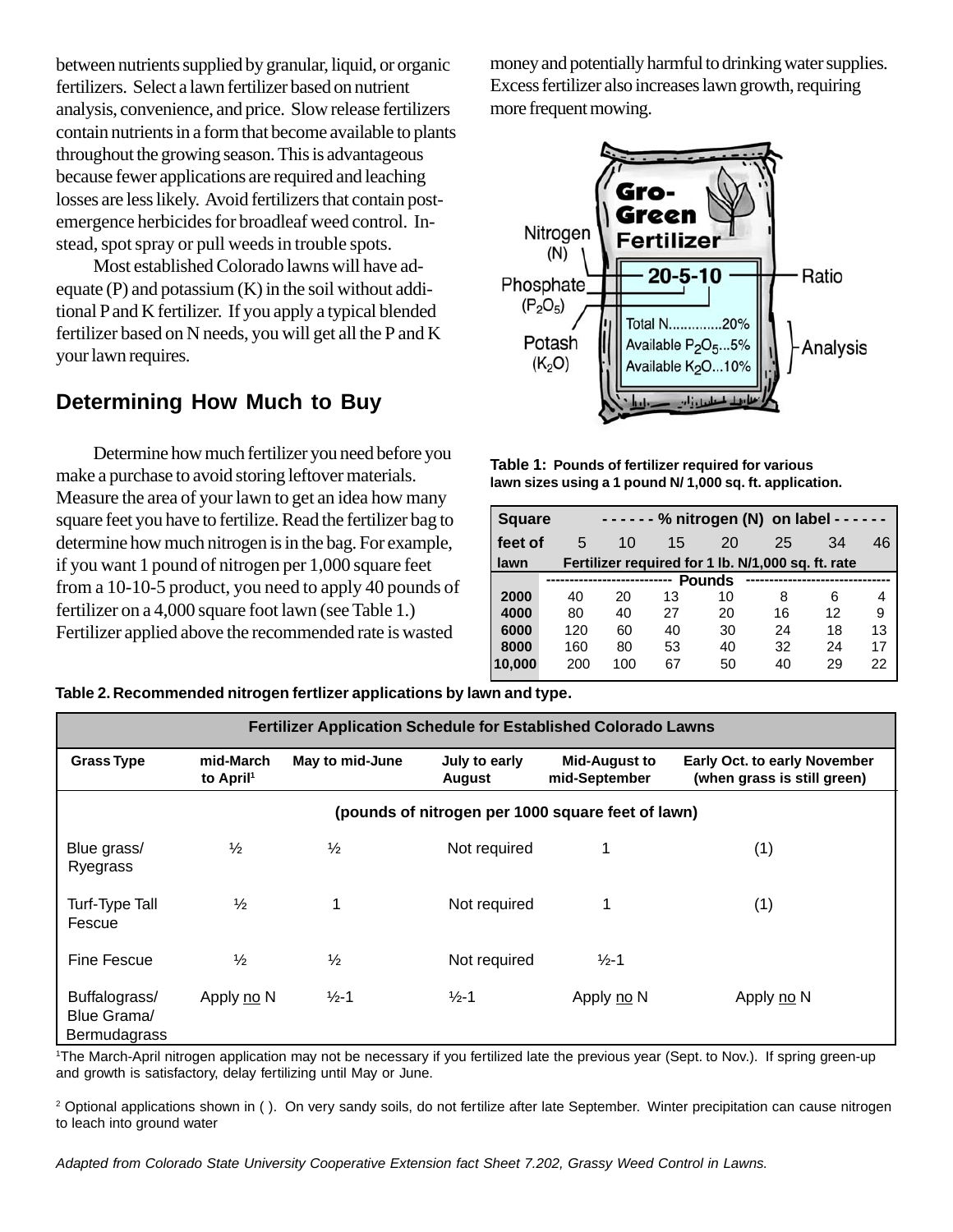# **Applying Lawn Fertilizer**

Most garden stores have spreaders that are calibrated for their products. The directions on the fertilizer bag usually tell where to set the applicator as well.

If you are not sure where to set the spreader, put it on a "low" setting to avoid over-fertilizing. Go back over the lawn at a right angle to the first application if you did not get enough on the first pass. This will insure a more uniform application. Be sure to sweep up sidewalks and driveways afterwards.



**Excess fertilizer nutrients from lawn and garden runoff can cause overgrowth of aquatic weeds and algae, degrading fish and wildlife habitat and recreation opportunites.**

#### **Fertilizing Landscape and Garden Plants**

Nutrient requirements for garden plants can vary considerably. In general, nitrogen promotes leafy top growth; phosphorous is needed for good root development; and potassium is necessary for winter hardiness, disease resistance, and general plant health.

Always improve the soil prior to planting with a good organic soil amendment such as aged manure or compost to develop a rich, well-drained soil. If plants show yellowing leaves, consult your local Cooperative Extension agent for nutrient recommendations. Iron deficiency may cause yellow landscape plants in Colorado.

Most established trees and shrubs planted in welldrained, fertile soils do not need annual fertilizer applications. However, if plants are growing poorly and you cannot identify a specific pest or weather related reason, a nutrient deficiency may be the problem.

The easiest and most economical method of fertilizing is to sprinkle a balanced liquid or granular fertilizer material under the plant and water it in. Mulching will help conserve moisture, protect roots, and prevent the loss of soil and nutrients.

Vegetable gardens are a great place to incorporate composted waste materials from your kitchen and garden. Aged or composted animal manures are also a good way to improve garden soils.

Some vegetables, such as corn or tomatoes, may benefit from the addition of a low analysis, complete mineral fertilizer (such as 5-10-5) added at the rate of approximately 10 to 20 pounds of material per 1,000 square feet of garden. Corn likes more N than tomatoes. Fruit production can be delayed if too much N is applied to tomatoes.

#### **Commercial Tree and Lawn Care Companies**

If all of this sounds too complicated, you may want to consider using the service of a professional company to maintain your landscape. A reputable service offers licensed applicators who are trained to handle and apply chemicals properly.

Some areas of consumer caution should be noted, however**:**

- **Do you really need the "perfect lawn"** provided in a "full service" lawn care package? A low maintenance program might be more suitable.
- **Are routine insecticide applications desirable?** The vast majority of the insects found in Colorado lawns are neutral or beneficial – lawn insecticides are only occasionally needed under our conditions.
- **Are routine herbicide applications needed?** Weeds are not the cause of an unhealthy lawn; they are the result. In many cases, an attractive lawn can be maintained with sound watering, fertilizing, mowing, and aeration.
- **Are all of those fertilizer nutrients necessary?** Most commercial fertilizers contain phosphorous (a potential water pollutant) even though in many cases it is already adequately supplied in your soil.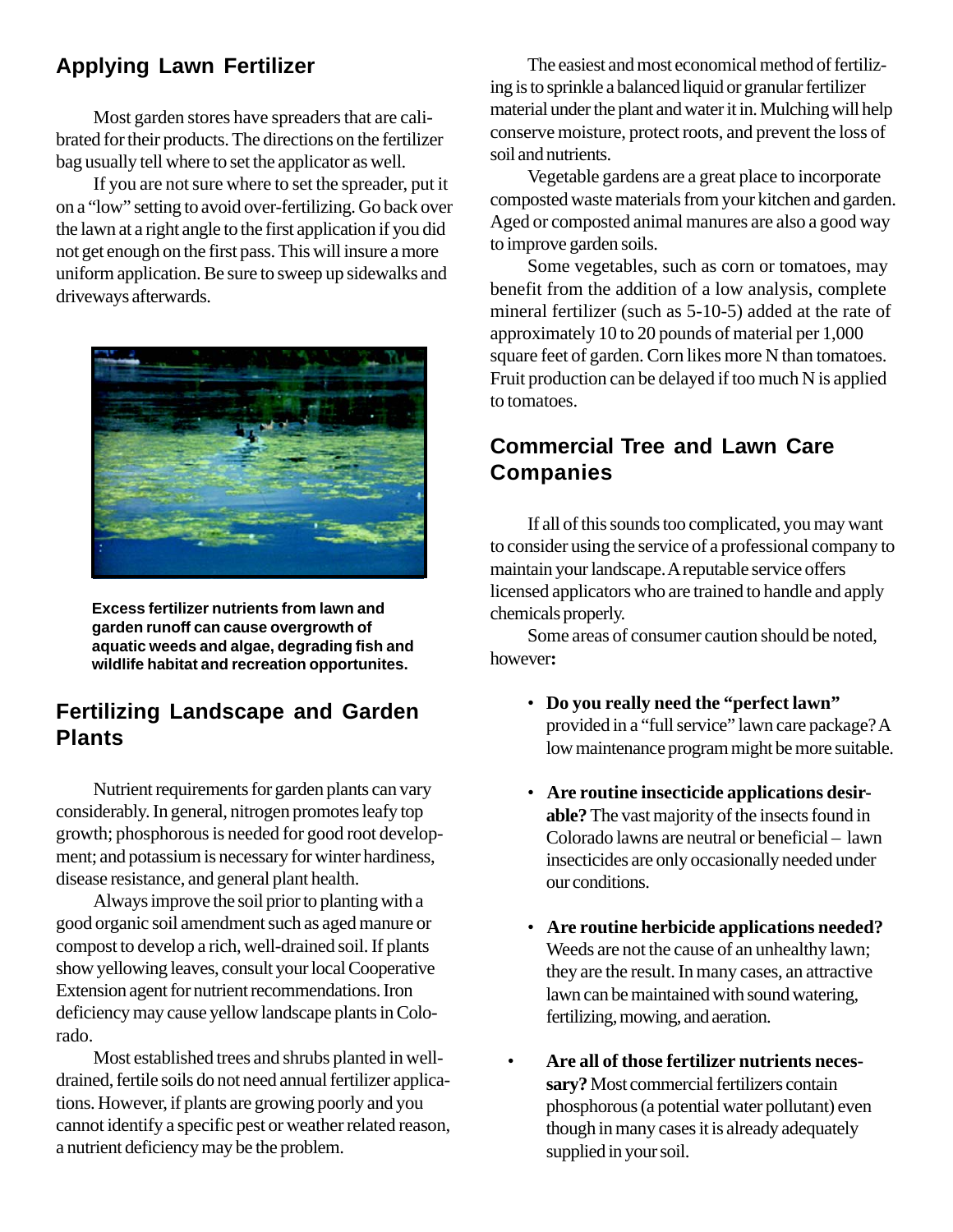In short, a "one size fits all" lawn program may not be best for you or the environment. Question the blanket use of chemicals in favor of a more tailored program.

#### **Maintaining a Healthy Lawn**

When grass is dense and vigorous, it competes effectively against most pests. A sound watering and fertilization program is basic for a healthy lawn.

Other things you can do include**:**

- Maintain a mowing height at  $2\frac{1}{2}$  to 3 inches. This encourages deeper rooting and heat resistance.
- Mow often enough so that you can mulch grass clippings on the lawn. This will recycle nutrients; it does not cause thatch.
- Core aerate your lawn at least once a year to encourage good rooting and water penetration.
- Keep your mower blade sharpened to avoid ragged cutting that increases moisture loss and stress.

# **Watering Your Yard**

Poor watering practices are probably responsible for more landscape problems in Colorado than any other single factor except maybe our weather. Over-watering causes the loss of nutrients to the environment and is not particularly good for most landscape plants. Still, different plant needs and soil types make it difficult to make precise watering recommendations.

In general, a sandy soil should receive ½ to 1 inch of water per application, while a clay soil should receive less frequent and gradual applications of 1 to 1 ½ inches of water. A dense stand of Kentucky blue grass may need up to 2 inches of water per week during the hottest part of the summer, but other grasses such as tall fescue may thrive on less if they have developed deep roots.

Over-watering is wasteful and can transport contaminants via runoff from the soil surface or percolation below the root zone. Homeowners with automatic sprinkler systems need to pay attention to weather patterns and landscape water needs. Turn off or reset sprinklers after rain or during periods of cool weather.

# **Low Maintenance Landscapes**

You can make a positive impact by designing your landscape with plants that require less water and fertilizer, and have fewer pest problems.

Alternatives to Kentucky blue grass, such as buffalograss, blue grama grass, and tall, turf-type fescue can provide a beautiful lawn that requires less resources. However, be aware that each alternative grass has its own advantages, disadvantages, and cultural needs. Often, homeowners plant grass in areas that are too shady, or that have steep slopes or poor soils where lawn grass just doesn't grow well. More fertilizer and water are not the answers in these cases. It's usually best to replace this grass with hardy ground covers, ornamental bunch grasses, or mulch.



*A yard under xeriscape can be maintained with less water and fertilizer in many situations. (Design/photo by Grant Reid.)*

Xeriscape or low maintenance landscape plants are often less dependent on fertilizer and water inputs. Additionally, they help attract song birds, butterflies, and beneficial insects. Check with your local nursery or Cooperative Extension office to get more information on Xeriscapes (see fact sheets 7.230, *Creative Landscaping,* and 7.228, *Xeriscaping: Ground Cover Plants*) and low input landscapes.

Finally, landscapes designed to hold rain and snow melt are environmentally friendly because they result in less water runoff. Keeping any part of your property that borders surface water in a dense natural vegetation can help filter out chemicals that might be carried in runoff water.